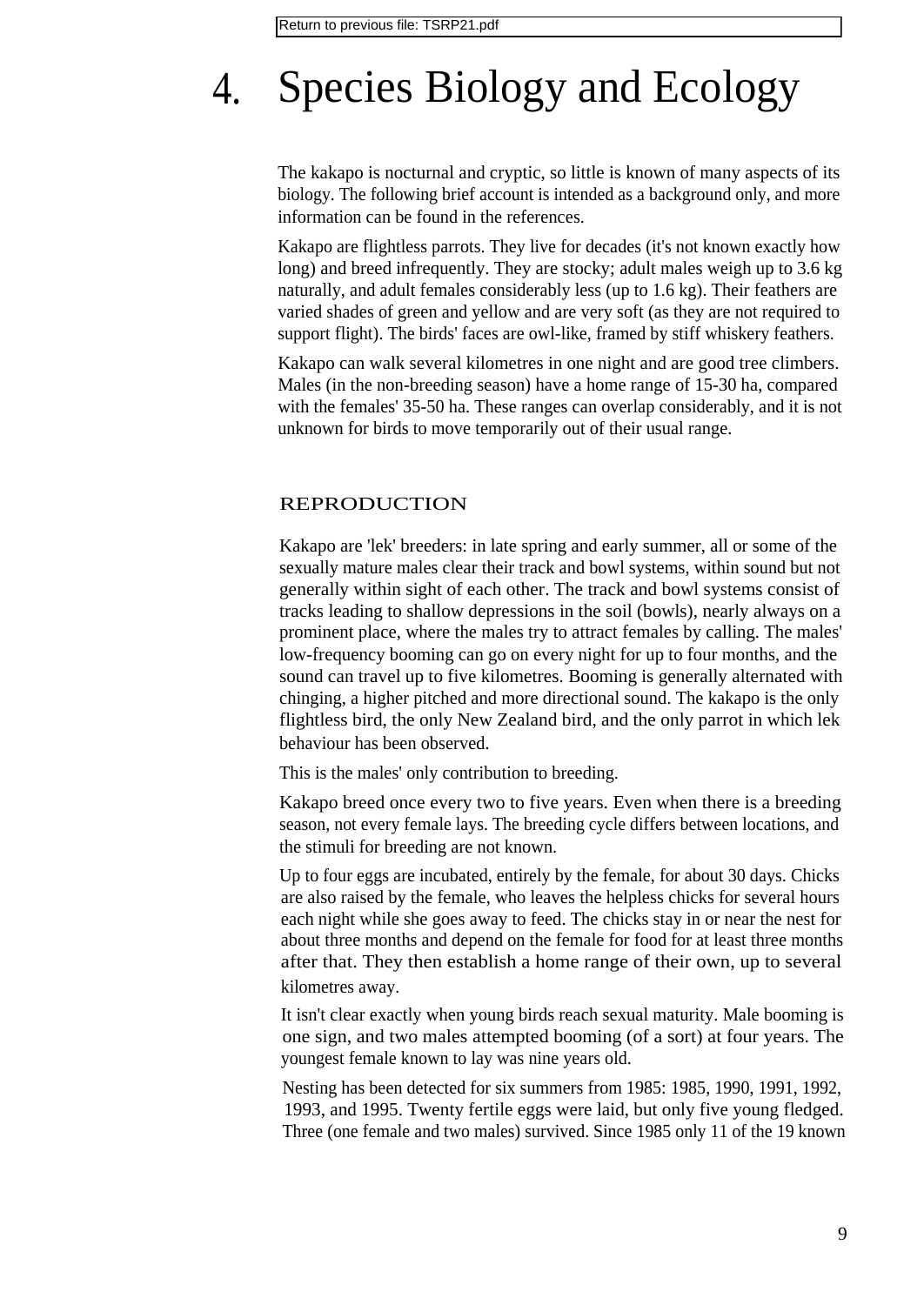

Female at feeding hopper, Little Barrier Island, 1993.<br>Photo: B. McKay

females are known to have laid eggs; three laid infertile clutches only. In short, recovery of the kakapo as a species now may depend on the breeding efforts of eight females - six of unknown (but considerable) age, one younger female, and the subadult Hoki.

#### NUTRITION

The natural diet of kakapo in their former range has been studied by analysis of droppings from Stewart Island and Fiordland birds, but this has not provided much information about basic nutrition. Kakapo are herbivores, eating a variety of foods - roots, bark, stems, leaves, flowers, fruit, rhizomes, and seeds. There may be a connection between breeding and heavy fruiting, particularly of such favoured foods as rimu *(Dacrydium cupressinum).*

Supplementary feeding of birds on islands has resulted in a weight increase and seems correlated to an increase in breeding activity, but results are inconclusive. Further research is needed into the components of the birds' diets and into how their diet can or should be adjusted.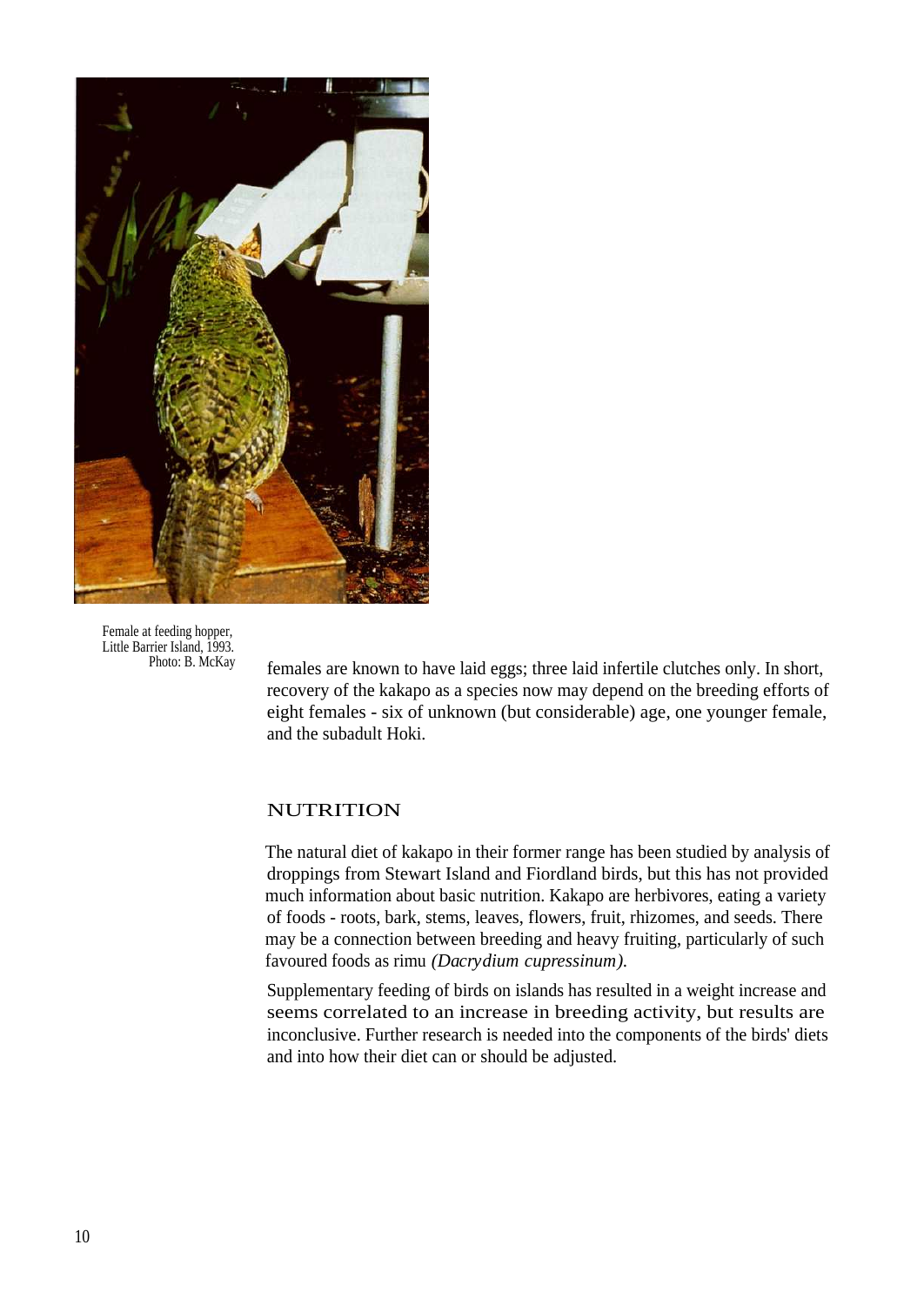#### HABITAT

Kakapo have been recorded from a range of habitats (but no alpine ones). Very little research has been done on the distribution of fossil and subfossil kakapo remains, but it seems likely that the birds inhabited much of New Zealand. Habitats where kakapo survive today may not be those optimal for breeding but simply those with fewest predators. Identifying future habitat must consider the availability of natural food which could facilitate breeding, as well as safety from predation.

#### PREDATORS AND DISEASE

While forest clearance has destroyed much kakapo habitat, the great speed with which the birds have disappeared from even large untouched forest blocks indicates that predation, rather than habitat loss, is mainly responsible. Richard Henry's first attempt to save kakapo was thwarted by stoats, and the Stewart Island population was shifted as a response to predation of adults by feral cats. Rats invade nests, and the eggs and chicks are open to attack during the hours when the female is away looking for food.

Predator-free offshore islands provide the only way of protecting kakapo from predators in the foreseeable future, but more islands suitable for kakapo are needed.

The present kakapo islands are not without predator threats. There are kiore on both Little Barrier and Codfish islands, and stoats occasionally swim to Maud. Kiore are a serious threat to kakapo eggs and chicks and also compete with kakapo for food, while stoats eat adult kakapo as well as chicks and eggs. Effective ways of eliminating predators are essential to the species' survival.

Little is known of the diseases that kakapo suffer, but it is likely that they have been exposed to several new ones since the arrival of Europeans, poultry, cage birds and introduced European birds.

Three-month old fledglings, 1992. Photo: Auckland Zoo

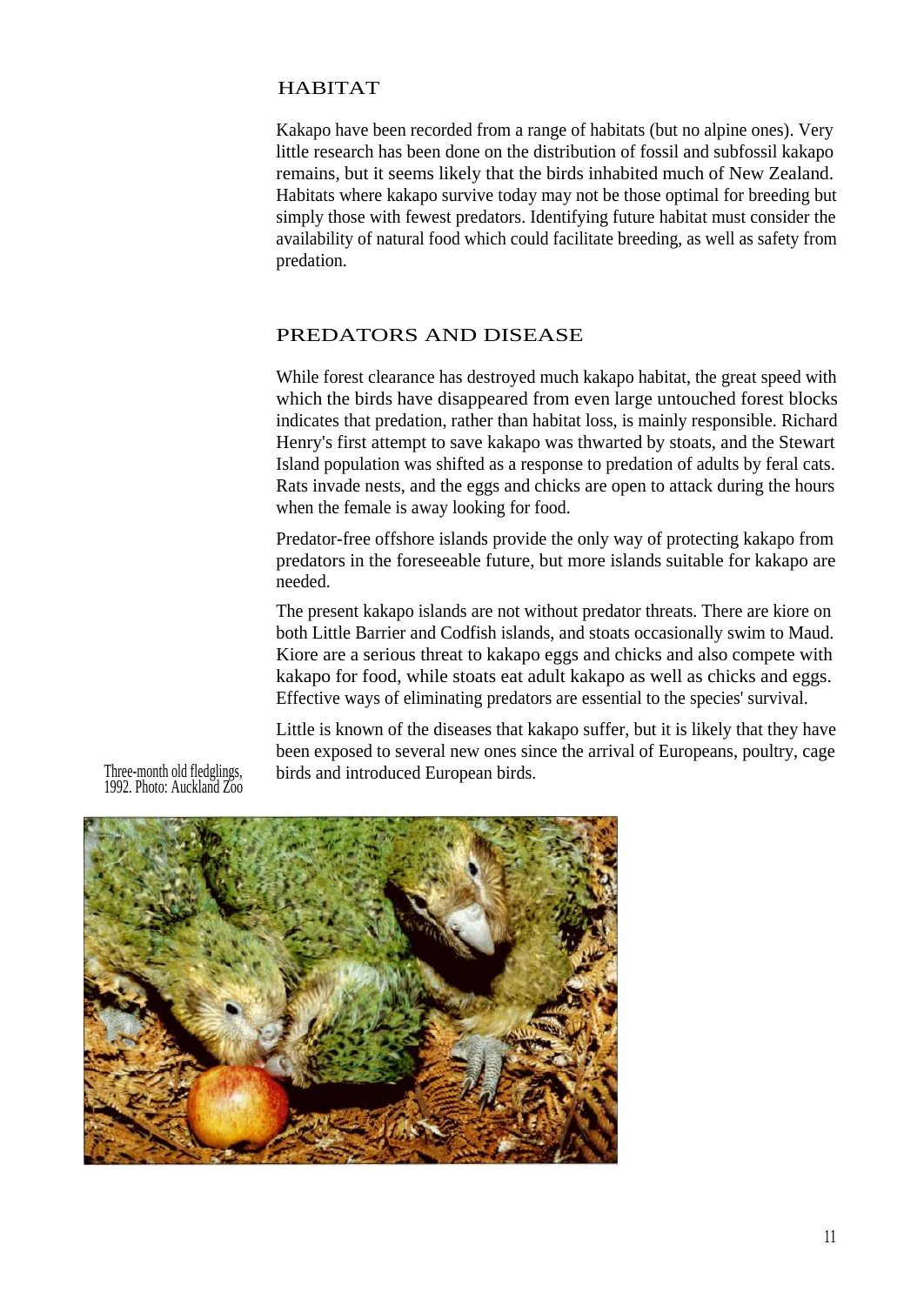# 5. Kakapo Recovery Planning

The crucial need for more knowledge was specifically pointed out in the first recovery plan: very little was known about kakapo feeding, breeding, and behaviour in general. It was clear that without further research and further information, recovery planning would continue to depend upon sparse information and the intuitive response of skilled people.

The first recovery plan (Powlesland, 1989) set out research and management priorities for 1989-94. Immediately after the plan's production, a workshop including everyone involved in kakapo management and research suggested changes to some parts of the plan but endorsed most of it. To advise the Department, a Kakapo Recovery Group, comprised of experts from inside and outside of the Department, was set up. Towards the end of 1994, the first recovery programme was reviewed.

The review, prepared by Imboden, Jones and Atkinson at the end of 1994, suggested substantial restructuring of the kakapo management programme and recommended new research and management directions. The Department of Conservation adopted most of these recommendations, consolidating kakapo management into a central National Kakapo Team. The team included the Kakapo Management Group (manager, senior scientist, and senior technical officer), who report directly to the Deputy Director-General of the Department, and the Kakapo Programme Officers, who work on the kakapo islands. This was a substantial change, as kakapo management had previously been run from within the Department's regional structure. The new arrangement integrates the Department's kakapo management and research work throughout New Zealand. The Kakapo Recovery Group was disbanded.

The management and scientific activities of the National Kakapo Team are scrutinised by the Kakapo Scientific and Technical Advisory Committee (KSTAC), made up of senior scientists and administrators. It is through KSTAC that the national team develops work plans and priorities for action within a given period.

One of the first tasks of the Kakapo Management Group was to prepare a new recovery plan, and another workshop, in August 1995, was convened. The 32 participants of this workshop considered all the recommendations of the Imboden, Jones and Atkinson report. Most of the recommendations were endorsed, a few were changed, and some were rejected; an outline of the 1996- 2005 recovery plan was prepared.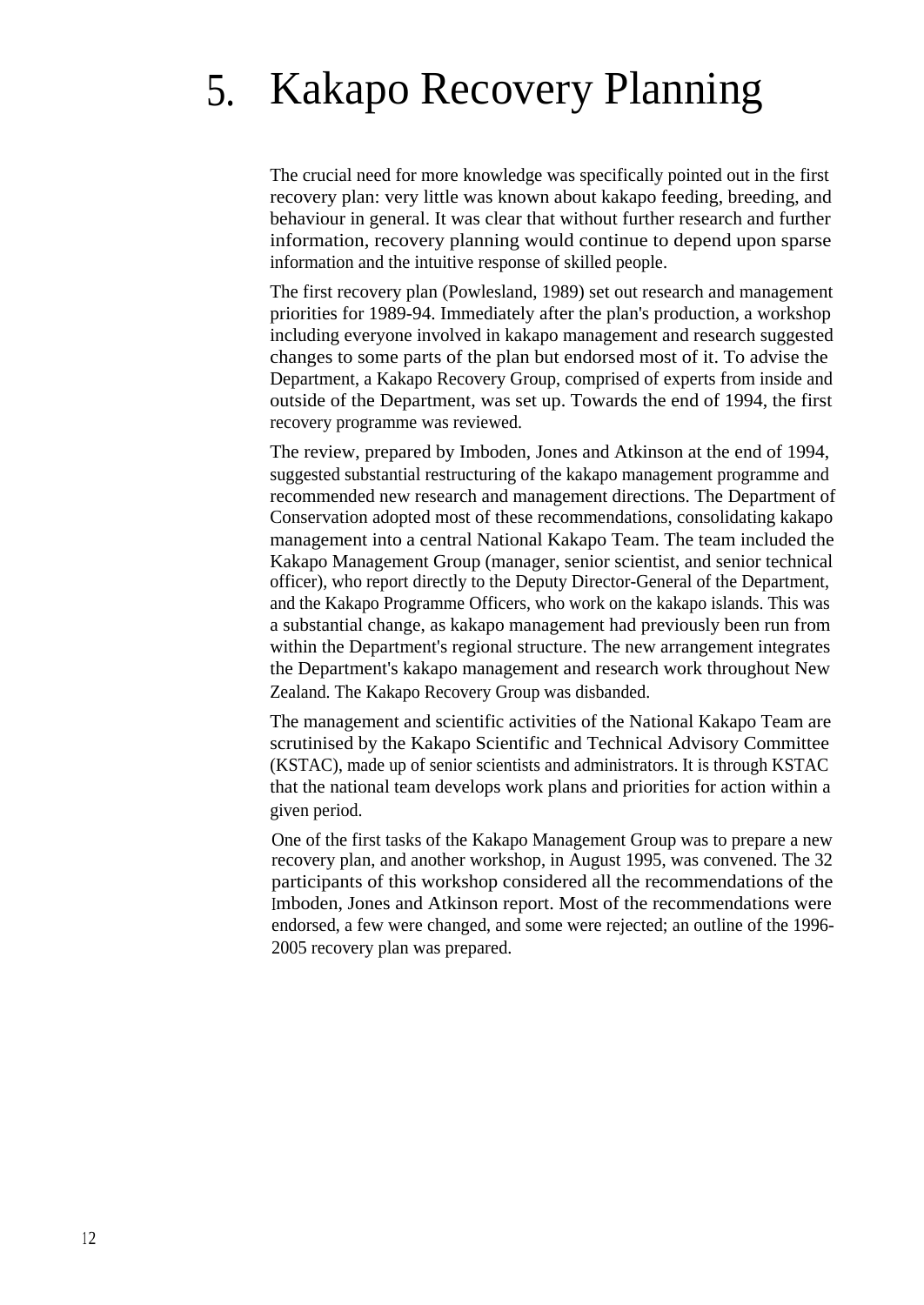## 6. Kakapo Recovery Plan 1996-2005

This document is intended to guide the National Kakapo Team during the next ten years. It has been written for the survival of the kakapo and is based on the experience and skills of a wider team, who participated in the 1995 workshop. The plan identifies further research needs and provides an overall framework for future management. The plan will be updated in response to significant new information.

Detailed research and work plans and operational procedures are not included in this printed ten-year document, *Kakapo Recovery Plan 1996-2005*, as they are frequently updated to reflect changes in technology and reworking of annual planning rounds. They will be included in a frequently-revised document collection, distributed to those working with the project and kept available for examination at Department of Conservation regional libraries.

The various options for recovery are not presented again here. They were extensively reviewed in the external review of the kakapo programme (Imboden, Jones and Atkinson, 1995). The directions of this plan are the most suitable options identified by that review.

The kakapo is among the slowest breeding birds on earth, and any recovery planning must keep this in mind: results are unlikely to be instantly visible, as response (by the birds) will be slow. The primary thrust of kakapo management is to maintain all birds in a healthy state, minimising mortality. This is particularly focused on maximising survival of chicks, so that they can be recruited into the breeding population. Priority is being given to research aimed at increasing breeding frequency.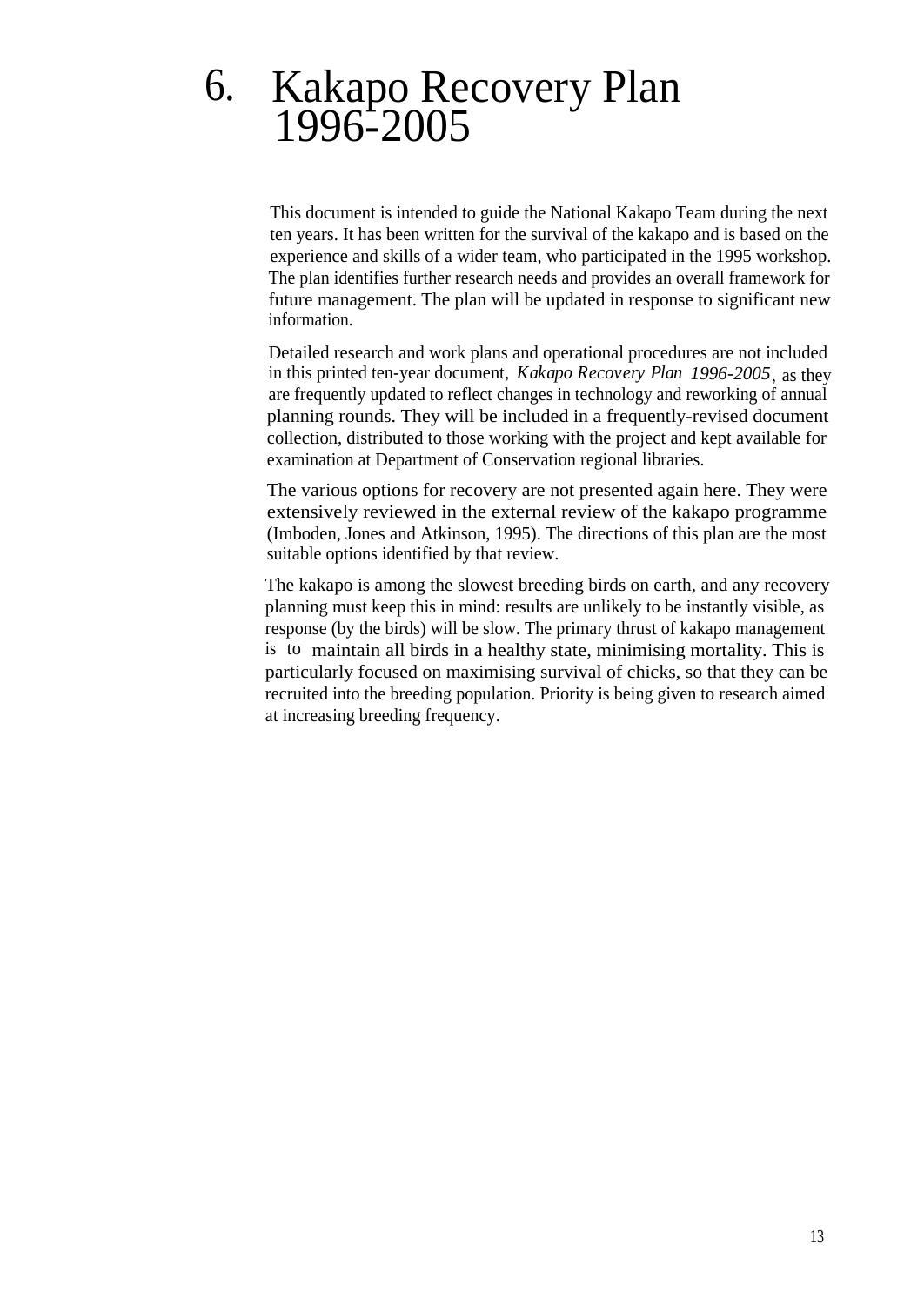

Female standing at nest entrance, Stewart Island, 1981. Photo: C.R. Veitch

# 7. Current Recovery Strategy

The Department of Conservation's vision of the kakapo recovery programme is:

To establish at least one viable, self-sustaining, unmanaged population of kakapo as a functional component of the ecosystem in a protected habitat, and to establish two or more other populations which may require ongoing management.

Working from the vision, going from general planning to specific doing, leads to goals for the planning period - what ought to be done. We will have made significant progress toward this vision if over the next ten years we can meet the following goals:

- GOAL 1: To increase breeding frequency above existing levels, such that: currently sexually active birds breed more often, and/or currently non-sexually active birds start to breed.
- GOAL 2: To increase productivity of nesting attempts, such that: eight or more female kakapo are recruited to the population by the year 2005, and that there are at least 24 breeding attempts during this time.
- GOAL 3: To determine why kakapo breed infrequently. From goals come objectives - how this should be done. The objectives listed below are not hierarchical; some can be done in parallel. They show in detail how we plan to achieve our goals.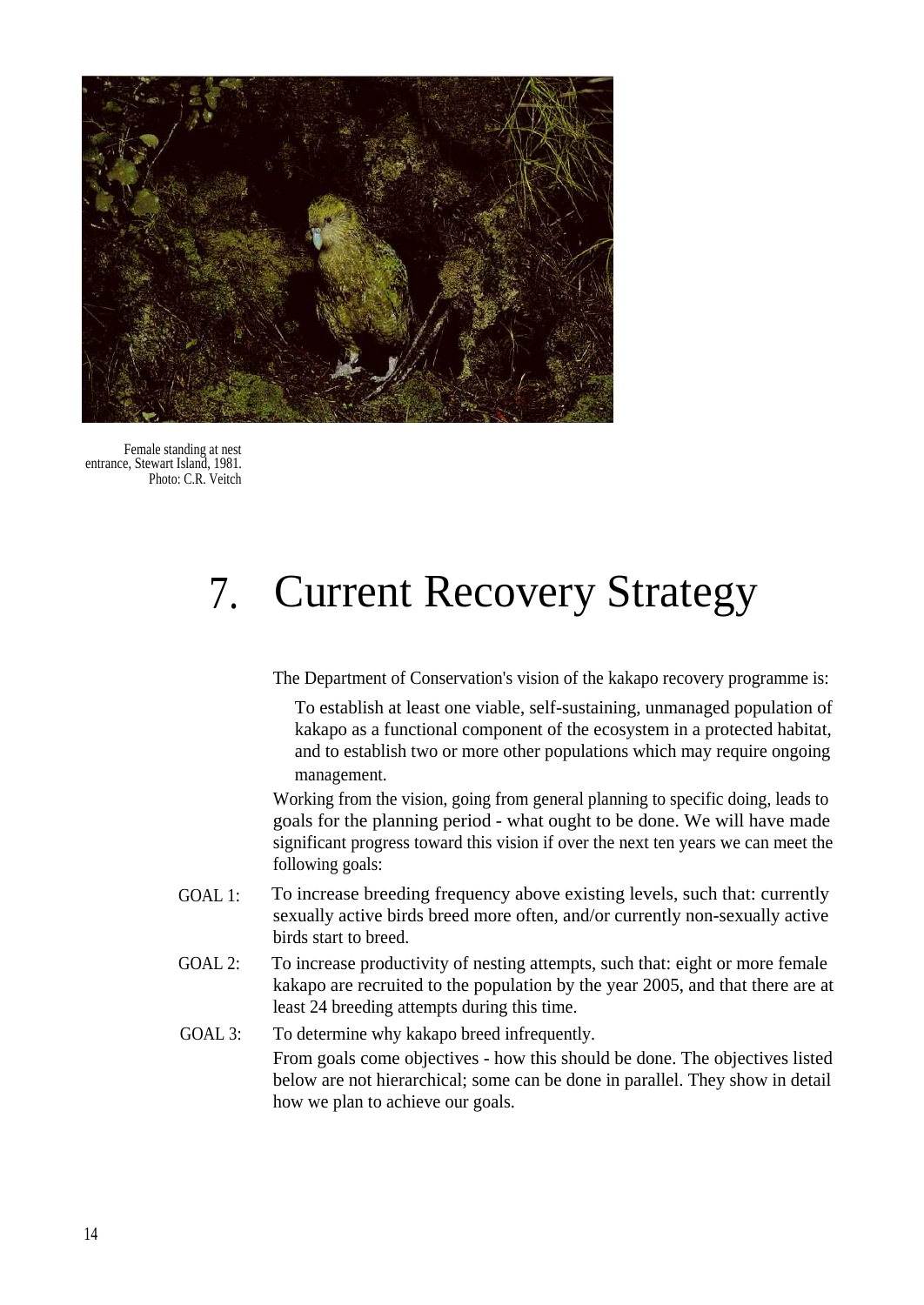#### **Objective 1: Maximise egg and chick survival by minimising mortality from predation, starvation, disease, parasites, inadequate hygiene, natural events (e.g., flooding) and poor parenting.**

- 1.1 Ensure consistent and effective management:
	- develop and update `operational' plans, including criteria and protocols, for kakapo breeding, and keep adequate records of this.
- 1.2 Minimise risk of rat predation:
	- carry out research and trials to increase the effectiveness of rodent control around kakapo nests
	- carry out rodent control around all kakapo nests.
- 1.3 Monitor all nests:
	- use remote video cameras and other appropriate technology
	- intervene if necessary to remove eggs and chicks in the event of serious predator threats, starvation, or natural catastrophes such as flooding and predation.
- 1.4 Ensure nesting females receive adequate nutrition.
- 1.5 Collect information in case captive breeding is needed:
	- determine natural weight loss of eggs and incubation conditions in the nest
	- develop a standard growth curve for chicks
	- develop an artificial diet for chicks using an analogue species
	- train staff and provide facility for artificial rearing.

### **Objective 2: Maintain and increase breeding life of kakapo.**

- 2.1 Establish physiological norms:
	- establish physiological norms for use in bird management and sampling
	- investigate gut morphology.
- 2.2 Develop handling protocols:
	- develop and maintain protocols for quarantine, disease, hygiene, specimen collection, and food handling
	- identify normal health parameters for parasite loads and incidence of disease
	- develop adult condition and moult indices
	- ensure field staff are trained in appropriate management and sampling techniques
	- carry out risk-benefit analysis before any disturbance to kakapo.
- 2.3 Manage male conflict/fighting to eliminate risk of serious injury or death, intervening if necessary.
- 2.4 Remove risk of predation:
	- promote the eradication of kiore from Little Barrier and Codfish Islands (see also objective 6.4)
	- continue stoat control programme to protect Maud Island.
- 2.5 Supplementary feeding:
	- Refine the supplementary diet to maximise breeding and productivity (see also objectives 1.4 and 4.2).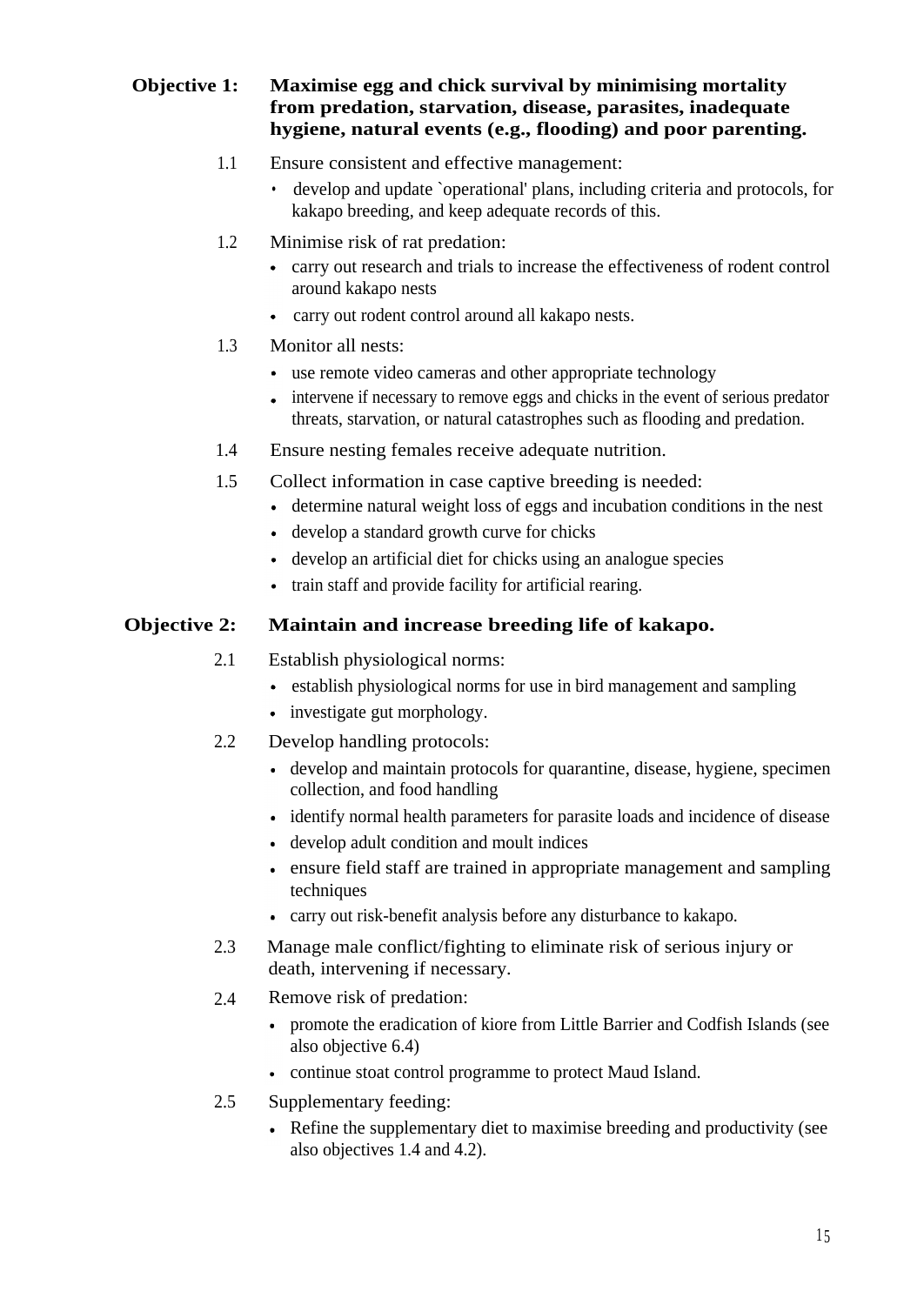- 2.6 Develop methods of aging kakapo and determining breeding life span.
- 2.7 Investigate the potential for hormone therapy to extend breeding life, especially of females.
- 2.8 Determine past and present causes of adult mortality and take steps to eliminate avoidable causes of death:
	- develop technology for continual monitoring of kakapo movements
	- examine data on kakapo deaths.

#### **Objective 3: Identify ways of increasing kakapo breeding frequency.**

- 3.1 Increase knowledge of natural nutrition:
	- analyse known natural food items
	- monitor plant phenology, investigating links with kakapo breeding
	- conduct research on plant hormones and other possible environmental triggers which may initiate breeding
	- investigate effect of kiore on kakapo food supply.
- 3.2 Investigate artificial rearing (see also objective 1.5).
- 3.3 Refine and develop supplementary feeding techniques (see also objectives 1.4 and 2.4).

#### **Objective 4: Determine where productivity is being lost.**

- 4.1 Develop methods to assess the fertility of individual birds (see also objective 5.2):
	- identify birds involved in all matings, including previous matings (see also objective 5.1)
	- obtain sperm for investigation and evaluation of sperm viability
	- identify family trees and parentage (see also objective 5.1)
	- manipulate matings to ensure fertile birds mate with fertile birds.
- 4.2 Test effect of supplementary feeding on productivity (see also objectives 1.4 and 2.4).
- 4.3 Investigate possible effects of transmitters on fertility.
- 4.4 Determine causes of egg and chick mortality:
	- determine whether non-viable eggs are infertile or early embryo death.

#### **Objective 5: Maintain genetic diversity.**

- 5.1 Develop knowledge of genetic makeup of population:
	- collect blood, tissue and feather samples from every kakapo
	- develop safe blood and tissue collecting techniques
	- develop storage techniques for blood and tissue
	- develop and maintain a DNA database for all individuals
	- include preserved (museum) material in the DNA database
	- manipulate matings where necessary to achieve optimal genetic diversity
	- investigate feasibility of artificial insemination.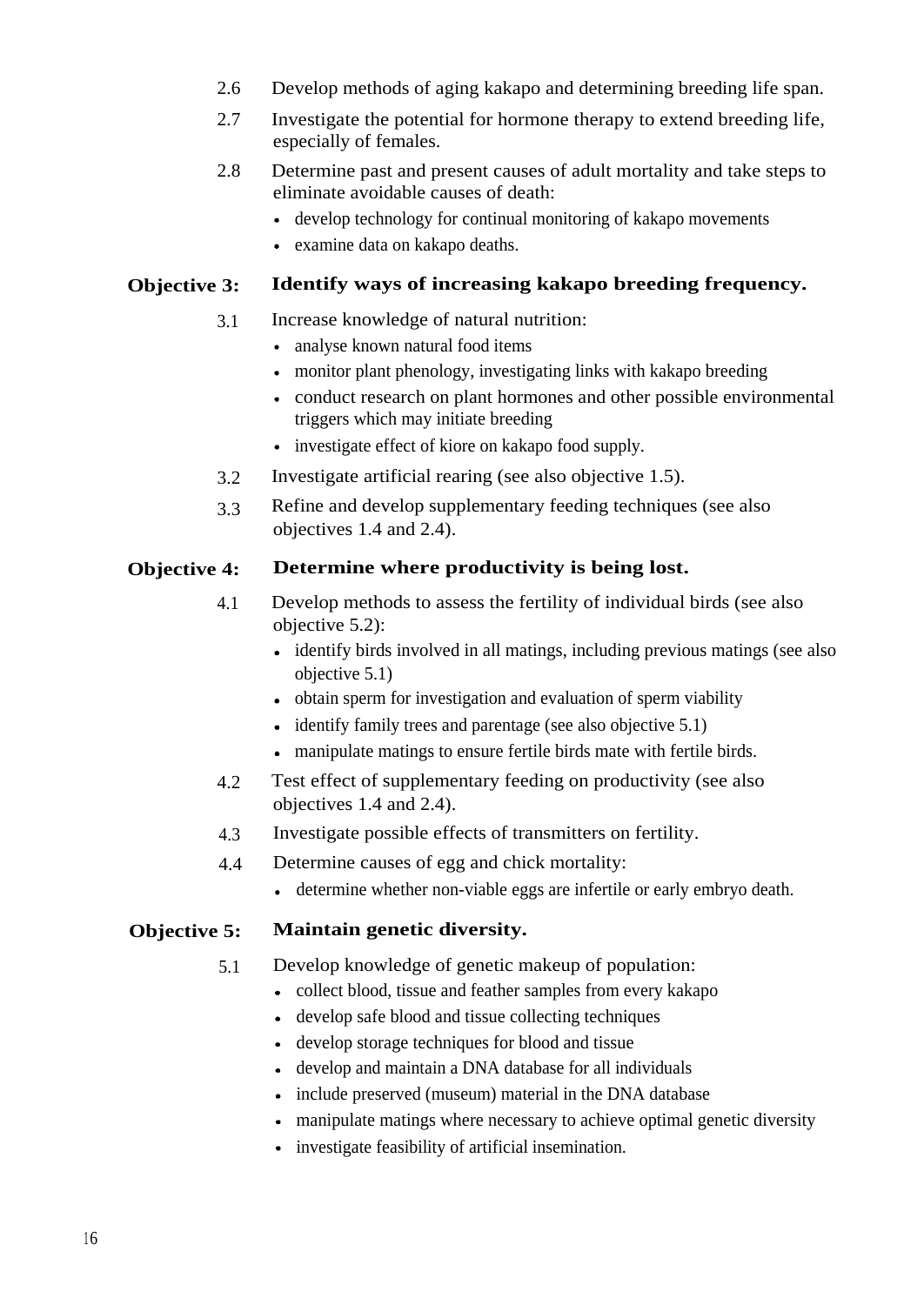#### **5.2 Develop techniques which will allow possible future use of artificial insemination:**

- develop effective sperm collection techniques
- develop sperm storage capability
- collect sperm from all male birds, especially the remaining Fiordland male
- increase knowledge of courtship and mating behaviour by monitoring and observation at track and bowl systems
- develop artificial insemination techniques.

### **Objective 6: Work with conservancies to manage islands for kakapo.**

- 6.1 Liaise with conservancies on island management issues.
- 6.2 Maintain close communication with conservancy staff involved in kakapo work.
- 6.3 Work with conservancies to identify possible new islands for kakapo.
- 6.4 Maintain an active involvement in proposals for kiore eradication on potential kakapo islands (see objective 2.3).

#### **Objective 7: Increase public awareness of kakapo conservation.**

- 7.1 Identify and liaise with groups and individuals involved in kakapo conservation.
- 7.2 Maintain close communication with the Minister, the media, and appropriate DoC officers.
- 7.3 Use volunteers where appropriate.

#### **Objective 8: Develop contingency plans.**

- 8.1 In advance, develop contingency plans for action to be taken when:
	- there is a threat to eggs or birds (e.g., rats or stoats observed at nest site,
	- female is absent from nest containing eggs or chicks at different stages of development,
	- there is lack of expected growth or development of birds,
	- there is danger from flooding, landslide or other natural disaster.

#### **Objective 9: Collect, store and publish information on kakapo.**

- 9.1 Encourage formal scientific publication of research results.
- 9.2 Develop database of all kakapo information (see also objective 3.1).
- 9.3 Conduct a population viability analysis.
- 9.4 Obtain and analyse information on home range and habitat quality, and relate this to breeding histories.
- 9.5 Obtain and analyse all existing nutrition and diet information, and relate this to breeding histories.
- 9.6 Produce and distribute an annual report.
- 9.7 Update the recovery plan as required.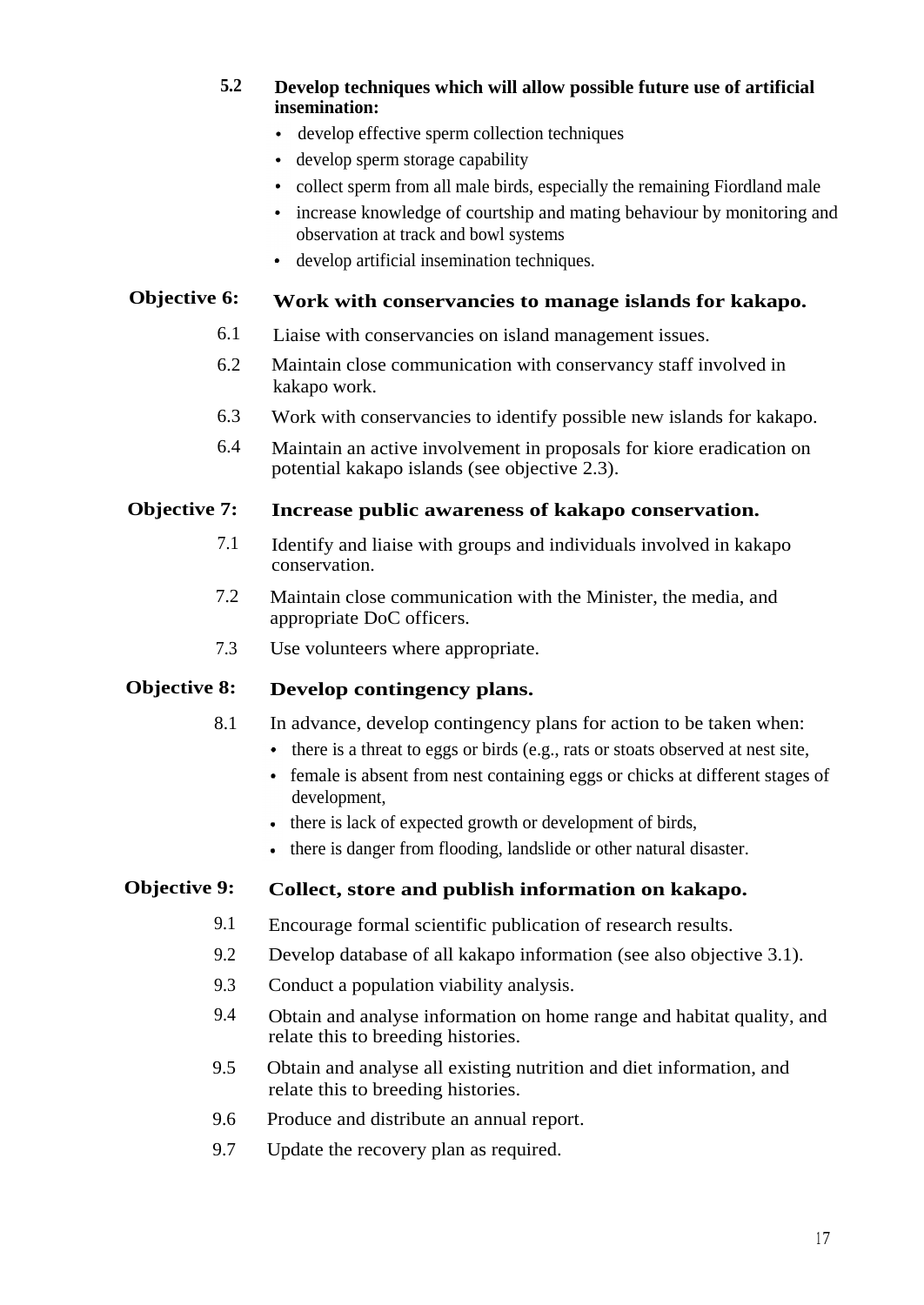# 8. Further Reading

Best, H.A., and Powlesland, Ralph. 1985. *Kakapo.* John McIndoe and New Zealand Wildlife Service, Dunedin.

Butler, David. 1989. *Quest for the Kakapo.* Heinemann Reed, Auckland.

Cemmick, David, and Veitch, Dick. 1987. *Kakapo Country.* Hodder & Stoughton, Auckland.

- Clout, M.N., and Craig, J.L. 1995. The conservation of critically endangered flightless birds in New Zealand. *Ibis* 137: 5181-5190.
- Imboden, Christoph; Jones, Peter; and Atkinson, Ian. 1995. *Review of the Kakapo Recovery Programme: Report for the New Zealand Department of Conservation.* Unpublished report (January 1995). Department of Conservation, Wellington.
- Merton, D.V. 1985. Kakapo *Strigops habroptilus* Gray, 1845. Pp. 242-243 in C.J.R. Robertson (ed), *Reader's Digest Complete Book of New Zealand Birds.* Reader's Digest Services, Sydney.
- Molloy, Janice, and Davis, Alison. 1994 *Setting priorities for the conservation of New Zealand's threatened plants and animals.* Department of Conservation, Wellington. 2nd edn.
- Morris, Rod, and Smith, Hal. 1988. Kakapo, the old night parrot. Pp. 134-157 in Wild *South: Saving New Zealand's Endangered Birds.* Century Hutchinson, Auckland. [Revised edition, 1995]
- Poulton, Sarah. 1982. *Kakapo: A Bibliography.* New Zealand Wildlife Service, Wellington. [A full listing of unpublished reports and of scientific and general publications, including newspaper articles.
- Powlesland, Ralph. 1989. *Kakapo Recovery Plan: 1989-1994.* Department of Conservation, Wellington.

A bibliography of post-1982 publications is in preparation.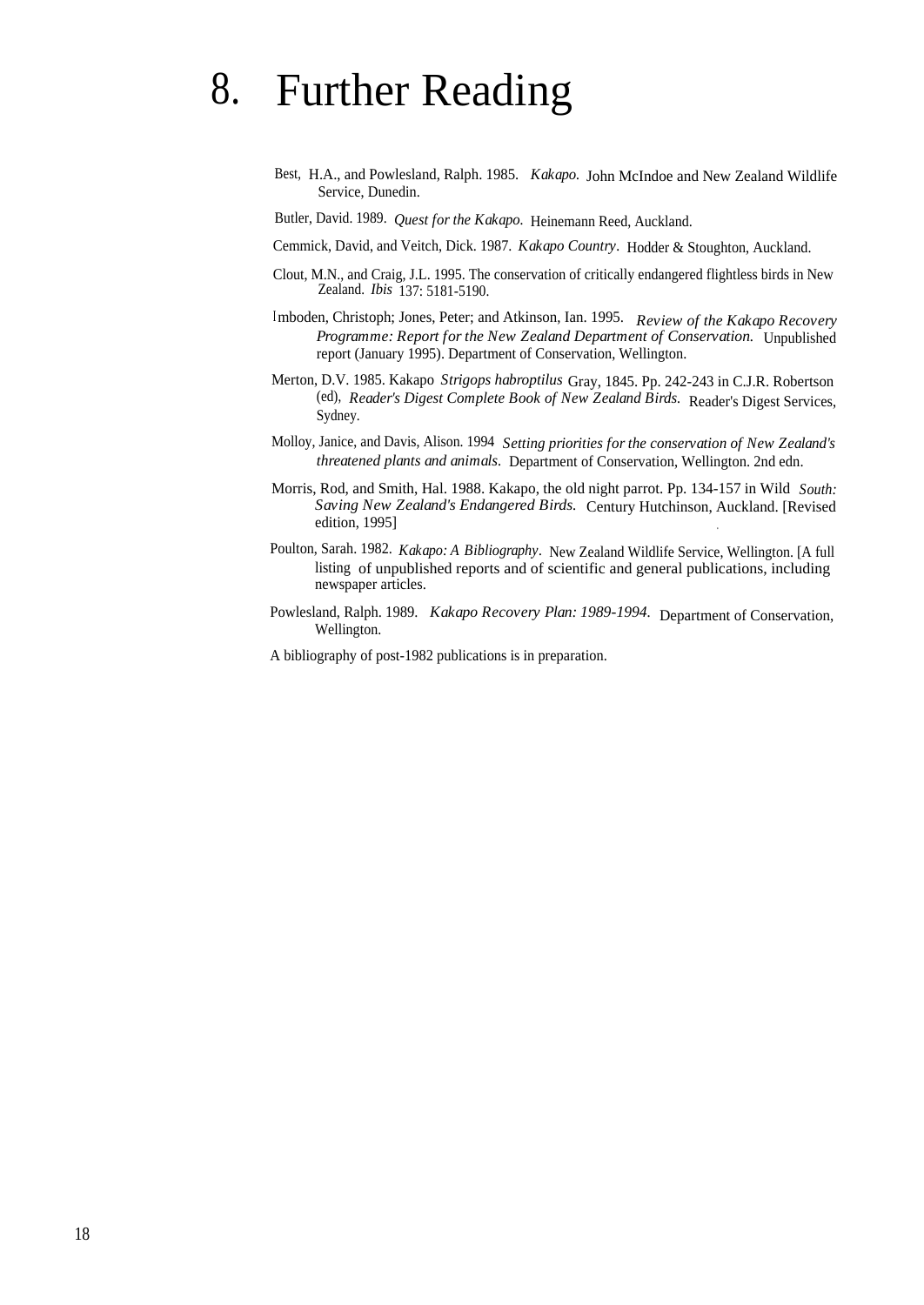# Appendix 1 List of Working Documents

Note that this list represents the working document collection as at June, 1996. Material is replaced frequently (and irregularly) in order to keep research, technological and planning information up to date at all times. What you see here is not necessarily what you will get when examining the document collection.

### 1. BIRDS

National protocol for kakapo management National protocol for kakapo breeding season Protocol for the protection of kakapo eggs and nestlings from predation by kiore Treatment and storage of dead kakapo National protocol for design and fitting of radio transmitters to kakapo Contingency options for kakapo nesting - Maud Island Guidelines for monitoring kakapo on Codfish Island Flow diagrams for disaster protocols Nest list for kakapo Veterinary list for kakapo

## 2. PEOPLE

Contact list: names, phones and addresses

Authority to catch, disturb and collect samples from absolutely protected wildlife

Authority to hold absolutely protected wildlife

Institutional permit to band birds

- Authority to place cameras [&c] adjacent to breeding sites of absolutely protected wildlife
- Authority to capture, handle and transfer eggs, chicks and adults of absolutely protected wildlife

Banding permit

[Kakapo-related matters only. General safety instructions, personnel information and visitor protocols are not included here.]